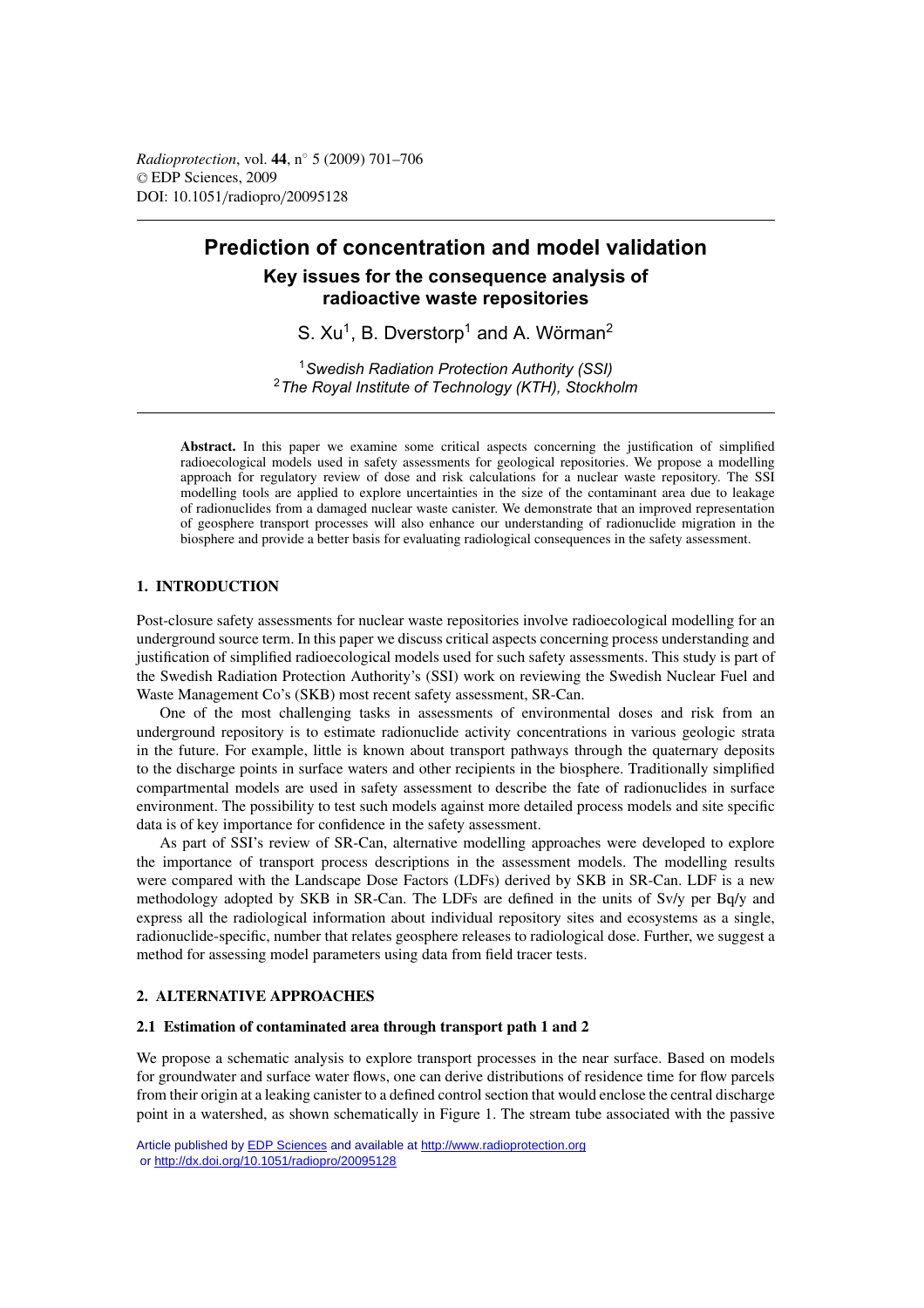702 RADIOPROTECTION



**Figure 1.** Schematic of the separation of pathway segments identified in the modelling approach. Path 1 – crystalline bedrock, Path 2 – Quaternary deposits, Path 3 – surface drainage system.

travel of solute elements will theoretically be very narrow, in the order of the same size as the mixing cross sectional area of the stream tube at the repository depth. A stream tube is defined as the surface created by the streamlines going through a closed contour and streamlines are the curves defined by tangency to the velocity field. However, diffusion and dispersion due to fracture intersections along the whole stream tube spreads radionuclides over a larger area,  $A$ , that can be estimated if we know the residence time. The spatial variance of the solute concentration in transverse components can be expressed according to Fischer et al. [1]:

$$
\sigma_T = \sqrt{2D_T \tau} \tag{1}
$$

where  $D_T$  are combined diffusion plus fracture dispersion coefficients in the transverse (*T*) directions, and  $\tau$  is the water residence time, which is expressed as  $\tau = L/u$  in which *L* is the mean path length in the stream tube and *u* is the velocity.

A rough estimation of the transverse dispersion of radionuclides along the length of the fracture beneath the Quaternary deposits (QD) and in the QD can be expressed as  $4\sigma_T$ , which means a contaminated area at discharge points might be expressed as:

$$
A = (4\sigma_{T\_path1}) (4\sigma_{T\_path2}).
$$
\n(2)

#### **2.2 Transport models for path 2 and 3**

Once the discharge area is determined, concentrations of radionuclide activity in media can be estimated from the rate of inflow of radionuclides into the area/strata and by accounting for accumulation processes. A modelling study has previously shown that discharge points are predominantly located in low-lying areas of the catchments where layers of QD often are relatively deep [2]. Such areas include riparian zones, wetlands and lakes. To demonstrate the concept of our approach the system described in section 2.1 is further simplified to the one shown in Figure 2 including a QD representing path 2 and a stream representing path 3 as well as an agricultural land to be irrigated by the water from the stream as a case study. Reactions along the transport pathways are assumed to be constant and that the flow field is steady. These are crude assumptions since, for instance, we do not take into account the changes in redox potential at the geosphere-biosphere interface, which can affect solid-liquid distribution coefficients  $(K_d)$ [3] and transient flow due to land rise. However, the latter effect was approximated by calculating the latent dose rates, i.e. the transformation of former QD and river sediments into agricultural land.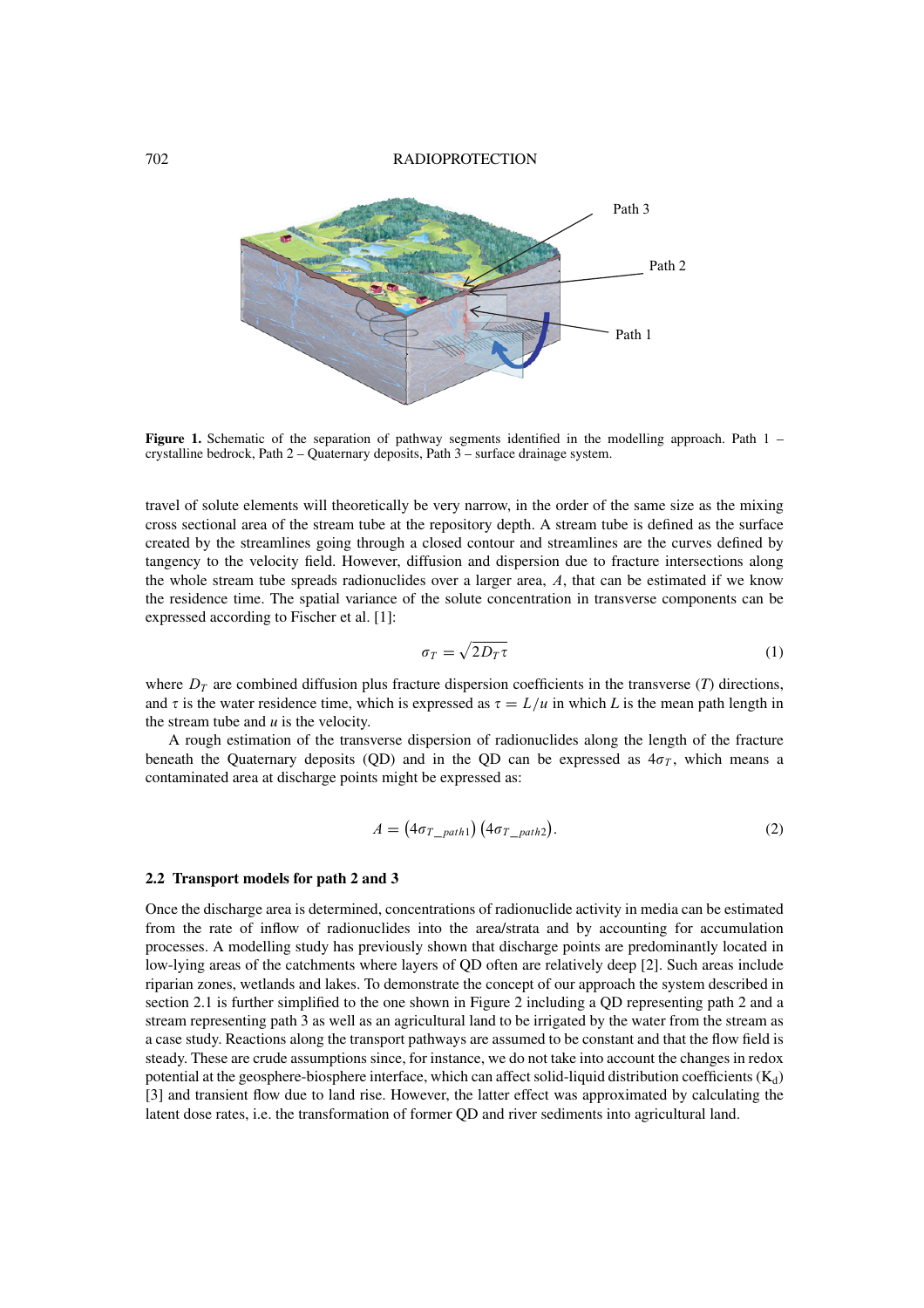

**Figure 2.** System of compartment models to describe transport through QD, river and irrigated agricultural land with unit release 1 Bq/y.

The radionuclide activity concentration along Path 2 is estimated by an advection-dispersion model [4] assuming constant moisture content and one-dimensional flow:

$$
\frac{\partial C(x,t)}{\partial t} = \frac{D}{R_{OD}} \frac{\partial^2 C(x,t)}{\partial x^2} - \frac{v}{R_{OD}} \frac{\partial C(x,t)}{\partial x} - \lambda C(x,t)
$$
(3)

where  $C(x, t)$  is activity concentration of radionuclide in pore water  $[Bq/m^3]$ , D is the dispersion coefficient  $[m^2/y]$ , v is the mean pore water velocity  $[m/y]$ , x is co-ordinate [m], t is time [y],  $R_{OD}$  is the retardation factor which quantifies the effect of radionuclide sorption on transport velocity, defined as

$$
R_{QD} = 1 + K_d \frac{\rho}{\varepsilon} \tag{4}
$$

where  $\rho$  is the bulk density of the QD [kg/m<sup>3</sup>] and  $\varepsilon$  is porosity [-] and K<sub>d</sub> is the solid-liquid distribution coefficient  $[m^3/kg]$ .

Radionuclide transport in streams can be described in terms of advection, dispersion, exchange with hyporheic zones and adsorption to sediments. Here we use the Advective-Storage-Path (ASP) model [5] to describe radionuclide transport in a stream.

$$
\frac{\partial C}{\partial t} + \frac{1}{A_T} \frac{\partial (AUC)}{\partial x} - D \frac{\partial^2 C}{\partial x^2} = J_S \tag{5}
$$

where *C* is the dissolved activity concentration of radionuclide in the stream water [Bq/m<sup>3</sup>],  $A_T$  [m<sup>2</sup>] is the cross-sectional area of the main stream including side pockets, *A* is the cross-sectional area of the main stream excluding side pockets  $[m^2]$ , U is the flow velocity in the main stream  $[m/s]$ , and D is the main stream dispersion coefficient  $[m^2/s]$ .

The net radionuclide flux  $[Bq/m^3s]$  in the dissolved phase in the stream water can be written as integrating over the distribution of transport pathways:

$$
J_S = \frac{1}{2} \int_0^\infty f(T) \frac{P}{A} \xi(-V_Z(\tau, T)|_{\tau=0} c_d + (V_Z(\tau, T))|_{\tau=T} g_d) dT.
$$
 (6)

where  $g_d$  is solute mass per unit volume of water in the hyporheic zone  $[\text{Bq/m}^3]$ ,  $V_z$  is the infiltration velocity [m/s] into the bed in the direction of the streamlines denoted by  $V_Z(\tau, T)|_{\tau=0}$  and exfiltration velocity out of the bed in the direction of the streamlines  $V_Z(\tau, T)|_{\tau=T}$ ,  $f(T)$  is the probability density function (PDF) of *T* weighted by the velocity component normal to the bed surface,  $V_n$ , *T* is the total residence time from inlet to exit of hyporheic flow path [s],  $\tau$  is the exfiltration residence time [s]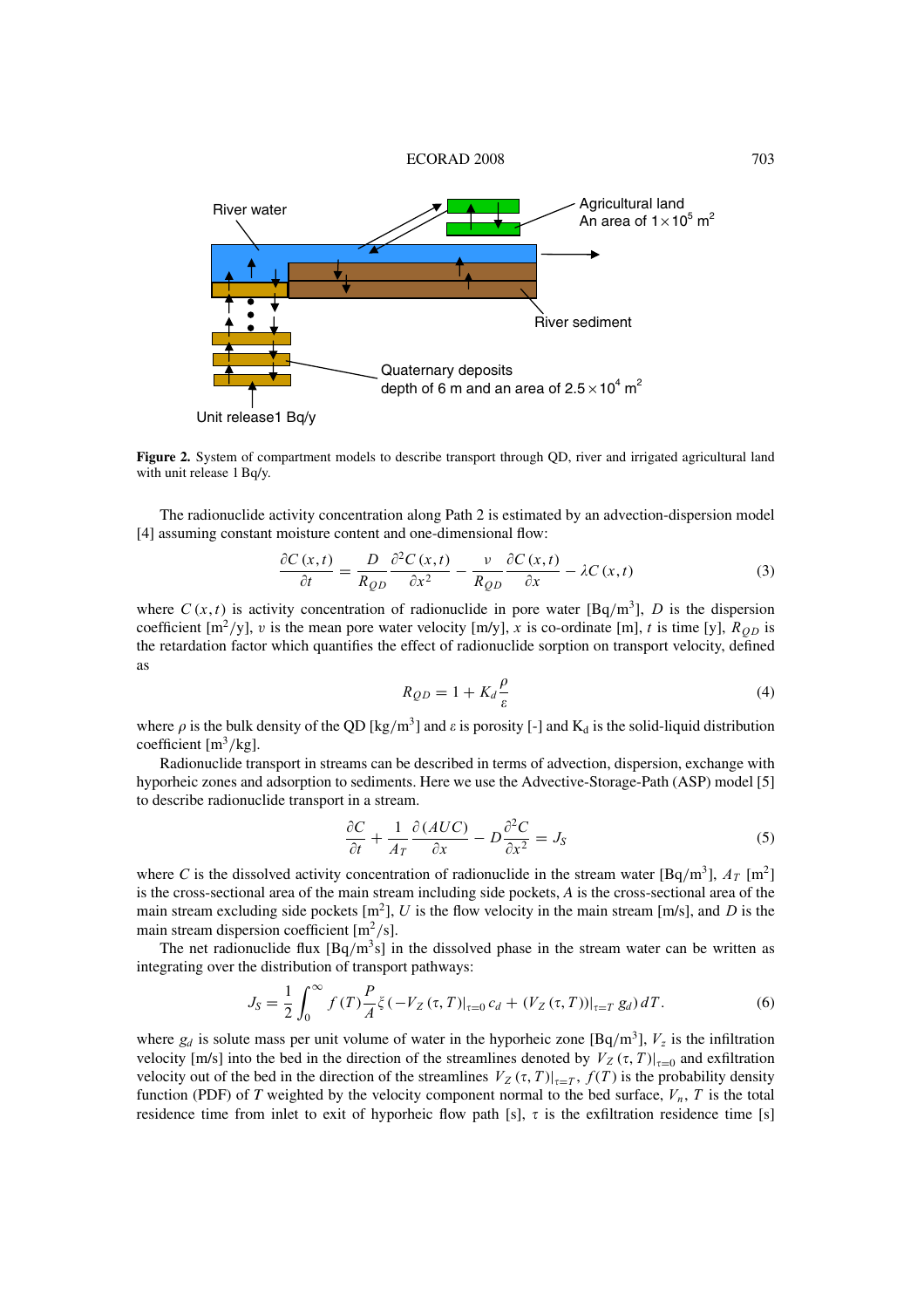#### 704 RADIOPROTECTION

 $(0 < \tau < T)$ , *P* is the wetted perimeter [m], *A* is the cross-sectional area of the stream [m<sup>2</sup>], and  $\xi$ is an area reduction factor equal to  $V_n/V_Z$  that accounts for the fact that the streamlines are not always perpendicular to the bed surface.

#### **2.3 Implementation of the models**

Compartmental models are often used to analyse the migration of contaminants in both abiotic and biotic parts in ecosystems due to the variety of geo- and biochemical processes. For instance the irrigation model [6] used in this analysis is a typical compartmental model. Because a fundamental assumption behind compartmental models is instantaneous mixing of solute in each compartment, the spatial distribution of contaminants in the system is not always well represented. Caution should be given for the number of compartments chosen to represent solute transport processes on ecological modelling in different media. Xu et al. [7] proposed the criteria for resolution-scales and parameterisation of compartmental models of hydrological and ecological mass flows.

There are similarities between a finite difference approximation of the advection-dispersion (A/D) type of equation and a compartmental model. Furthermore, when certain criteria are fulfilled compartmental models can provide identical solutions to those of the A/D equations [7]. Here, a compartmental model is used to solve the two transport problems of the system and an irrigation model shown in Figure 2 since this allows radionuclide chain decay to be handled conveniently and a consistent model structure to be used for the whole system. The models are implemented in Ecolego Toolbox [8].

In order to compare our results with SKB's LDFs values we adopt a unit release to the biosphere (1 Bq/y), i.e. our analysis starts from Path 2 using a unit continuous radionuclide release as the boundary condition and we use the same parameter values as in the SR-Can as much as possible. However, not all the parameter values used in our calculations are available from the SR-Can data base. In the next chapter we will show how the parameter value such as the advective velocity used in the stream model is derived from the tracer experiment, while the dispersion coefficients used in the estimation of contaminated area are adopted from the literature, Marsily [9]. Nevertheless, the highest values from the parameter interval given in Marsily [9] are used to give a largest possible size of the contaminated area from the estimation.

# **3. RESULTS AND DISCUSSIONS**

Reviewing the discharge area data used in SR-Can, we found that the smallest discharge area during the entire simulation period was about  $2.5 \text{ km}^2$  and the radiological consequences of canister leakage into this area was then analysed by SKB. Using equation (2) by accounting for both the spreadinglength in the fracture and the QD we obtain a much smaller contaminated area of  $25,000 \,\mathrm{m}^2$  [10] although, as mentioned previously, the highest values from the parameter interval in the literature [9] are used. It should be noted that the gaussian dispersion model used here may not capture the transport characteristics in heterogeneous fractured rock. Nevertheless this simple analysis strongly suggests that the discharge area may be significantly smaller than that assumed in SKB's SR-Can safety assessment.

Once the size of the discharge area is determined the activity concentration in the Quaternary deposits can be calculated using equation (3) and after that, the activity concentration in the water and sediment of the stream can be calculated using equation (5). Dose rates for different ecosystems can then be calculated using Aggregated Transfer Factors [11], the same procedure as SKB used in SR-Can. The details and the parameter values used in the calculation can be found in Xu et al. [10]. Dose rates at equilibrium obtained from the calculation are shown in Table 1. The results agree with our earlier study [12], which showed that Quaternary deposits serve the function of both retarding and accumulating radionuclides. As can been seen, the latent dose rates are 2 to 4 orders of magnitude higher than those estimated using the LDF-concept when the Quaternary deposits are transformed to agricultural land.  $226$ Ra is the exception since it has a short half life. Calculated results show that dose rates from river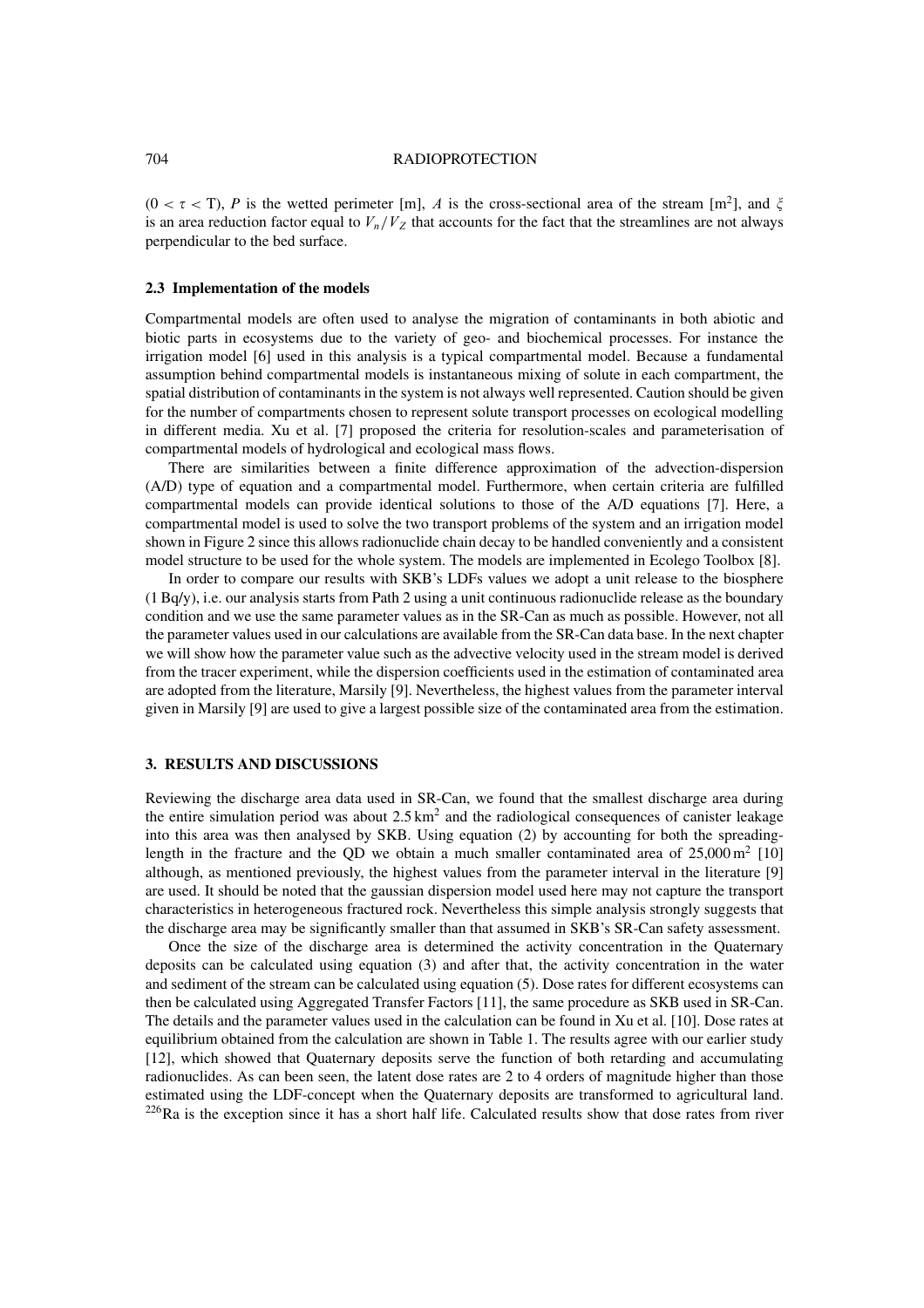#### ECORAD 2008 705

water are comparable to SKB's LDFs. The lowest dose rates for all radionuclides, except for <sup>36</sup>Cl, are obtained for agricultural land irrigated by river water. Latent dose rates from river sediments are not negligible compared with LDFs and they depend very much on the  $K_d$  values used in the calculation. This means that river sediments are a potential exposure source to individual humans.

As mentioned previously, a compartmental model was used to mimic A/D type transport model in our calculations. A large number of compartments are needed for the QD model because, for a moderately sorbing nuclide, the transport residence time through 6 metres of QD is about 150,000 years. When 60 compartments are used in the QD compartment model, the simulated fluxes are close to those obtained using a semi-analytical solution for the same problem [8].

There are no site-specific data available for parameters such as the advective velocity into sediment and the hydraulic radius for the river model. Therefore, we employ data obtained from a tracer experiment performed in Säva Brook in Uppland County [5] as a typical characterisation of an agricultural stream in a landscape type that is likely to exist if leakage occurs from the repository after a considerable land rise has occurred.

|                         | <b>OD</b>             |                       | Agricultural          | River                 |                       |
|-------------------------|-----------------------|-----------------------|-----------------------|-----------------------|-----------------------|
| <b>Nuclides</b>         | latent                | River water           | land                  | latent                | LDF.                  |
| $^{226}$ R <sub>a</sub> | $4.9 \times 10^{-26}$ | $2.5 \times 10^{-29}$ | $1.9 \times 10^{-33}$ | $2.2 \times 10^{-29}$ | $4.7 \times 10^{-11}$ |
| $^{36}Cl$               | $3.0 \times 10^{-10}$ | $8.6 \times 10^{-14}$ | $6.5 \times 10^{-14}$ | $2.8 \times 10^{-13}$ | $8.1 \times 10^{-15}$ |
| $^{135}Cs$              | $1.8 \times 10^{-10}$ | $3.7 \times 10^{-11}$ | $2.6 \times 10^{-15}$ | $1.7 \times 10^{-13}$ | $2.3 \times 10^{-12}$ |
| $129$ T                 | $1.5 \times 10^{-9}$  | $4.3 \times 10^{-11}$ | $2.9 \times 10^{-13}$ | $1.5 \times 10^{-12}$ | $1.6 \times 10^{-11}$ |
| $59$ Ni                 | $7.6 \times 10^{-12}$ | $4.5 \times 10^{-15}$ | $2.2 \times 10^{-17}$ | $7.6 \times 10^{-15}$ | $4.4 \times 10^{-15}$ |

**Table 1.** Calculated dose rates [Sv/y per Bq/y] for various media comparing with the LDF [Sv/y per Bq/y].

The lumped parameter, the transfer rate for the water to the sediment, was obtained by fitting the simulated breakthrough curves with experimental data using 250 compartments to represent the water course in the model [8]. The calibrated lumped parameter value was then used in the assessment model and one compartment was used to represent the water course in the river model for assessment purposes. This is because the transport residence time in rivers is rather short and the up-stream boundary condition, with a continuous inflow, dominates the model behaviour.

## **4. CONCLUSIONS**

This study shows that a good understanding of the size of discharge areas and dilution in the biosphere is critical for the justification of simplified compartmental dose models used in safety assessments for nuclear waste repositories. Further, it is important to verify the models used in the assessments against observations or field data with a view to demonstrate process understanding and the predictive capability The impact of discretisation of compartmental models may have significant effects on the results and should therefore be analysed when the models are implemented in the safety assessment.

#### **References**

- [1] Fischer, H.B., List, E.J., Koh, R.C.Y., Imberger, J. and Brooks, N.H. (1979). Mixing in inland and coastal waters. Academic Press INC. London.
- [2] Marklund, L., Wörman, A., Simic, E., Geier, J. and Dverstorp, B. (2007). The impact of different ´ geological parameters on transport of radionuclides. **(in press)**: *Nuclear Technology.*
- [3] Ashworth, D.J. and Shaw, G. (2005). Effects of moisture content and redox potential on in situ Kd values for radioiodine in soil. *Science of the Total Environment*. Doi:10.1016/j.scitotenv.2005.04.018.